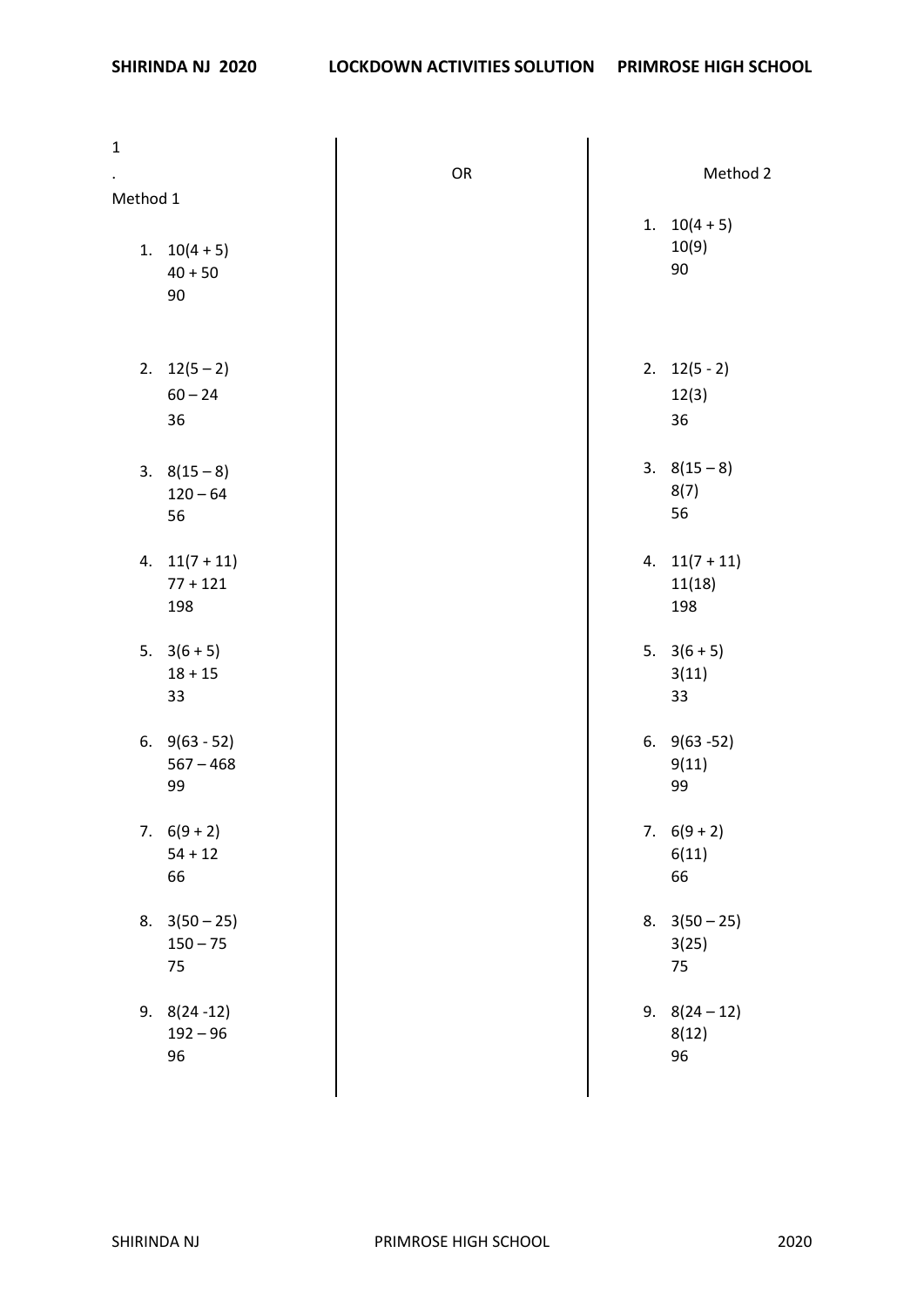**2**

- 1.  $28 = 2 \times 2 \times 7$
- 2.  $63 = 3 \times 3 \times 7$
- 3.  $56 = 2 \times 2 \times 2 \times 7$
- 4.  $84 = 2 \times 2 \times 3 \times 7$
- 5.  $132 = 2 \times 2 \times 3 \times 11$
- 6.  $108 = 2 \times 2 \times 3 \times 3 \times 3$
- 7.  $210 = 2 \times 3 \times 5 \times 7$
- 8.  $378 = 2 \times 3 \times 3 \times 3 \times 7$
- 9.  $2500 = 2 \times 2 \times 5 \times 5 \times 5 \times 5$

#### **3 WORKED EXAMPLE**

#### **4**

| 1. | 18 and 27            | $=$ | $(HCF = 9)$   |
|----|----------------------|-----|---------------|
|    | 2. 13 and 52         | $=$ | $(HCF = 13)$  |
|    | 3. 96 and 16         | $=$ | $(HCF = 16)$  |
|    | 4. 68 and 23         | $=$ | $(HCF = 1)$   |
|    | 5. 45; 75 and 135    | $=$ | $(HCF = 15)$  |
|    | 6. 96; 36 and 144    | $=$ | $(HCF = 12)$  |
|    | 7. 24; 68 and 224    | $=$ | $(HCF = 4)$   |
|    | 8. 128; 184 and 144  | $=$ | $(HCF = 8)$   |
|    | 9. 280; 126 and 266  | $=$ | $(HCF = 14)$  |
|    | 10. 424; 318 and 530 | $=$ | $(HCF = 106)$ |

### **5**

- 1.  $200m \div 25s = 8m/s$
- 2.  $1200w \div 24h = 50w/h$

### **6**

- 1.  $2500m \div 50s = 50m/s$
- 2. 396 sweets  $\div 4$  friends = 99 sweets/friend
- 3. 846  $accidents \div 47 \, days = 18 \, accidents/day$
- 4.  $360$  marks  $\div 3h = 120$  marks/hour
- 5.  $R960 \div 80L = R12/L$
- 6. 730 ml  $\div$  365 days = 2 ml/day

## **7 C**

Distance = speed x time

# **8** Worked Example

### **9 A**

Divide by 10 000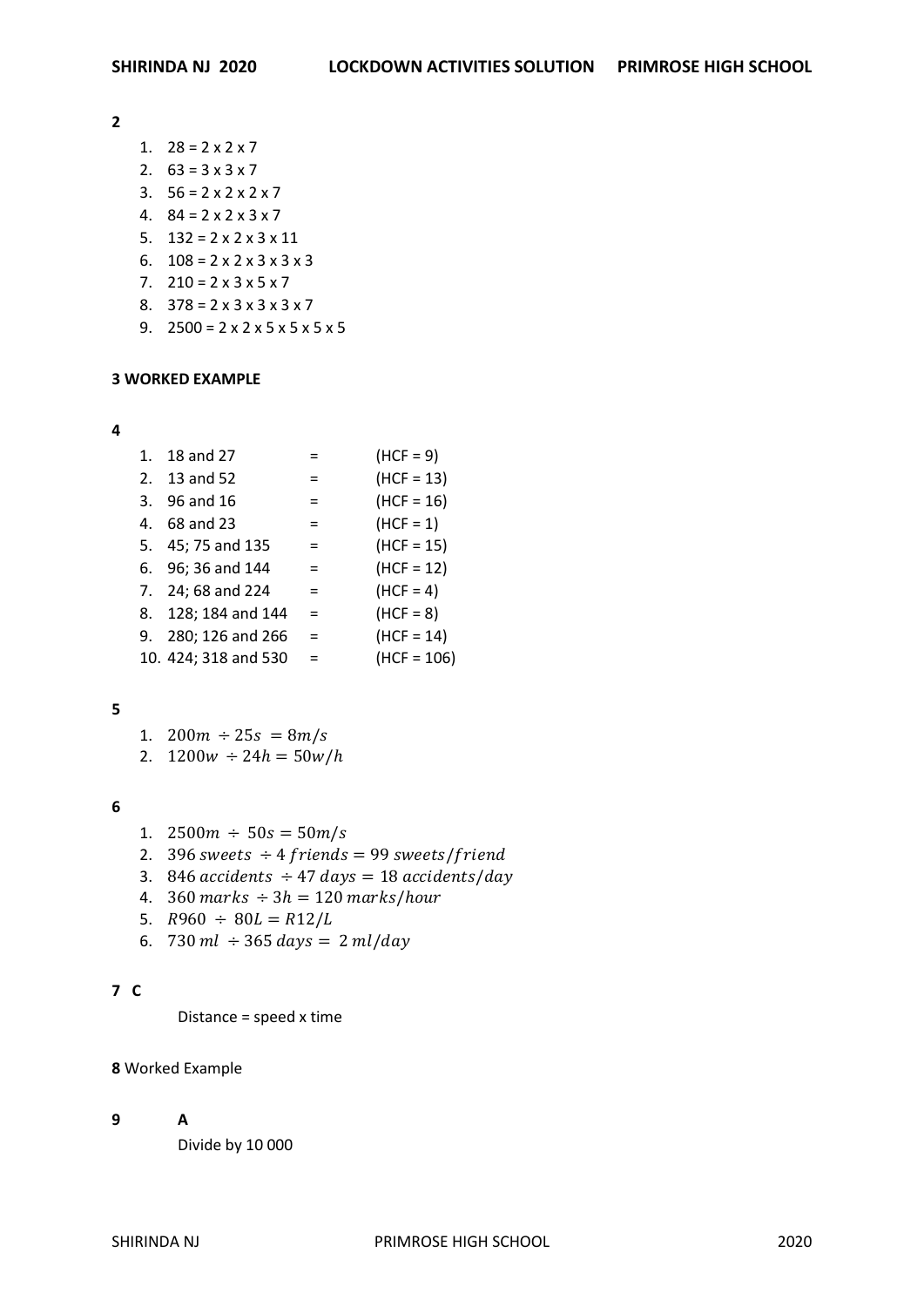#### **10 C**

## **11 Worked Example**

**12 B**

## **13 Worked example**

#### **14**

1. B

2. B

## **15**

9. Total HP Price = retail + interest = 11 500 +  $\frac{(P \times I \times n)}{100}$ 100  $= 11 500 +$  $11500 \times 8 \times 1.5$ 100  $= 11500 + 1380$  $= 12 880$ Monthly instalment = Total HP price  $\div$  18  $= 12 880 \div 18$ = R715.56 10. *HP* price  $=$  retail price  $-$  deposit  $= 11 500 - 2 000$ = 9 500 Total HP price = retail price + interest  $= 9500 + \frac{(9500 \times 8 \times 1.5)}{100}$ 100  $= 9500 + 1140$  $= 10640$ Monthly instalment = total HP price  $\div$  18

 $= 10 640 \div 18$ = R591, 11